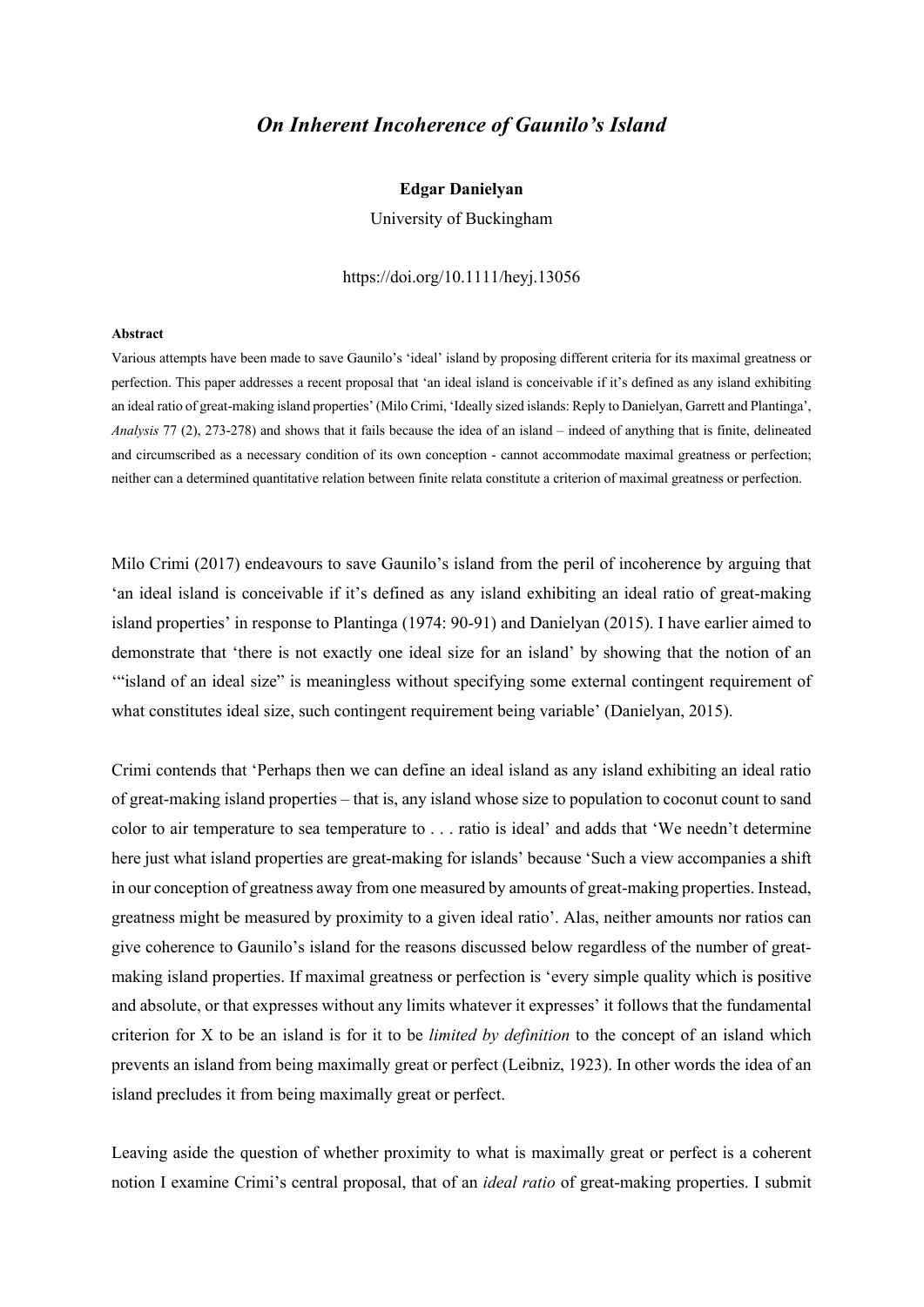that the move away from an *ideal size* of an island to an *ideal ratio* of great-making properties of an island fails to give coherence to the proposed concept of a maximally great or perfect island. Introducing an external criterion of ratio of 'great-making island properties' does not save Gaunilo's island, because proximity and ratios cannot be maximally great or perfect themselves (for a given proximity P a shorter and therefore more perfect, i.e. closer to the hypothesised ideal ratio, proximity P-1 can be proposed, and for a given ratio of  $R(P_1, ..., P_n)$  between a set of great-making properties  $P_1, ..., P_n$ , a greater one can be proposed:  $P_1, \ldots, P_{n+1}$ ).

Perhaps degrees of greatness might be measured by proximity to a given ratio – but the question in hand is about *maximal greatness or perfection*, not just some contingent, finite and variable greatness in degree, given the context of St Anselm's discourse.

Maximal greatness or perfection therefore, in order to be maximal or perfect, cannot include by definition any finitude, limitation or constraint, and therefore cannot be nearer or further away from a ratio, since a ratio is by definition nothing but a *determined quantitative relation* between two or more finite relata that are necessarily not maximally great or perfect and Crimi accepts that 'these greatmaking properties are non-maximal'. And if it is determined and quantitative then it has an inherent limit to its greatness or perfection and cannot be maximally great or perfect since *omnis determinatio est limitatio,* to paraphrase Spinoza. Crimi does not demonstrate that all purported great-making properties of an island that are to constitute the proposed ideal ratio are compossible either.

A ratio perhaps may be ideal for some external contingent purposes (e.g. an ideal ratio of inhabitants to coconut trees to soil nutrients, all relata being finite and non-maximal and determined by e.g. contingent facts of dietary requirements of the inhabitants, nutritional value of the coconuts, ambient temperature, metabolic rate of the inhabitants and so on) but it cannot be *maximally* great or perfect in itself, by the very fact of its constitution by finite (delineated, constrained, limited) and thus not maximally great or perfect constituents – as Crimi accepts. Maximal greatness or perfection discussed by St Anselm, Plantinga and myself is therefore qualitatively different from greatness of a garden variety, not least because it suffers not measurement nor limitation.

Crimi identifies an objection to his proposal in the vicinity of the above discussion: 'perhaps the notion of an ideal ratio of great-making island properties is itself inconceivable so that ideal islands exhibiting such a ratio are also inconceivable. Isn't it implausible that we could ever exactly specify an ideal ratio of great-making island properties, and so isn't it equally implausible that such an ideal ratio is conceivable?' The problem however is not our ability or otherwise to specify exactly an ideal ratio of great-making island properties but the very notions of proximity, ratios and great-making properties discussed above.